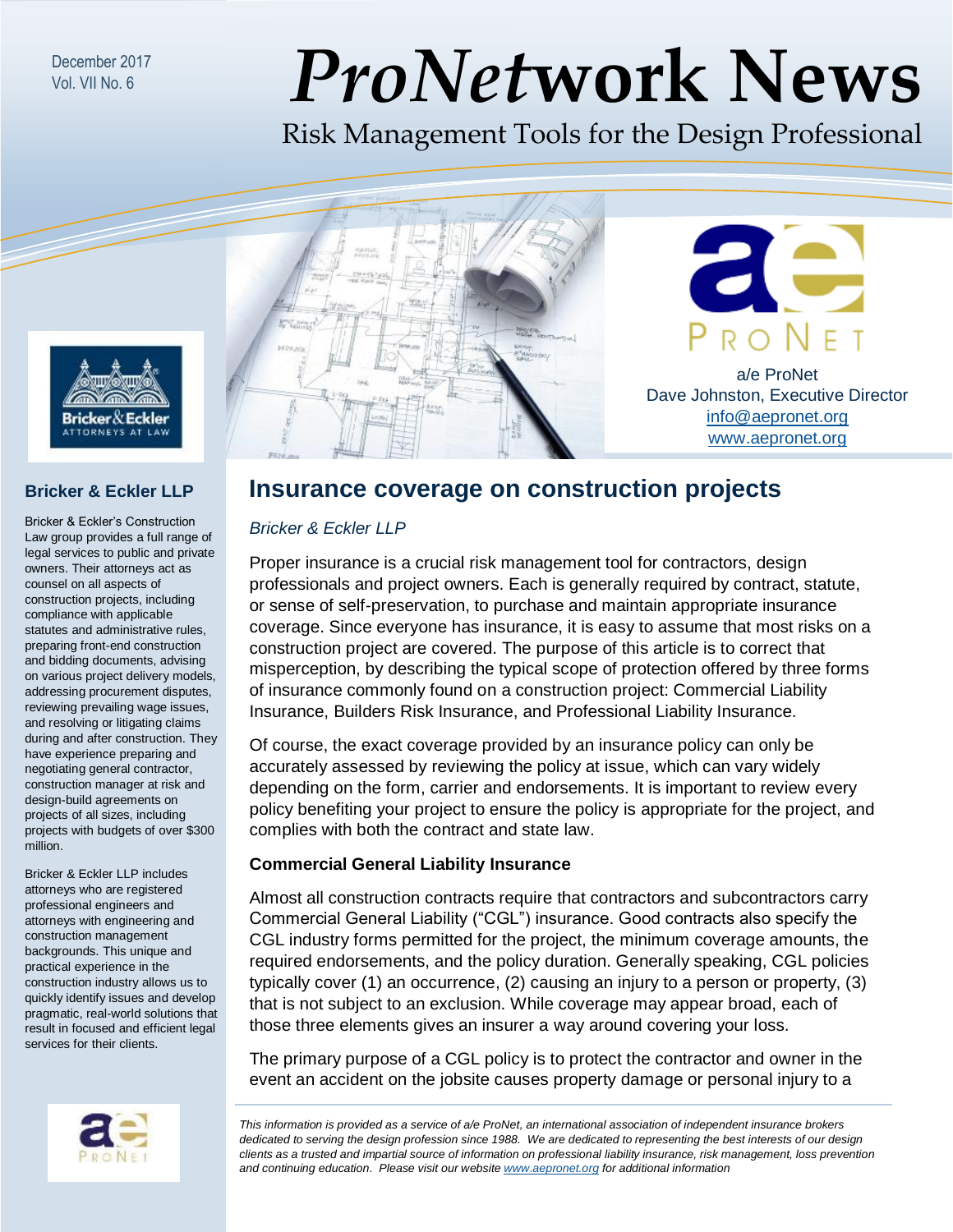### *ProNet***work News**

Risk Management Tools for the Design Professional

third-person. If a carpenter drops a hammer, injuring a bystander or her property, any claim by the bystander against the contractor would be covered by the contractor's CGL policy. By adding the owner as an additional insured, coverage is extended to any claim by the bystander against the owner. Of course, things are almost never that simple. For example, while the term "occurrence" seems selfexplanatory, courts' interpretations are inconsistent. As a rule of thumb, a foreseeable or expected event is not an "occurrence," whereas an unforeseeable or "fortuitous" accident (like a dropped hammer) is more likely a covered occurrence.

The most frequently litigated question in the construction context is whether the CGL policy covers defective work performed by the insured contractor, or any resulting damage. The current national trend is for courts to construe faulty workmanship as an "occurrence," and the resulting damage as "property damage," both of which are covered under the policy. But, Ohio courts take a narrower view.

In *Westfield Ins. Co. v. Custom Agri Systems, Inc.* 133 Ohio St.3d 476 (2012) the Ohio Supreme Court held that faulty performance is not an "occurrence" because it is "not unexpected." The Court also held that the faulty work itself is not "property damage" under a CGL policy. Instead, in Ohio, CGL policies will only cover *unanticipated damages* resulting from faulty construction. For example, defective installation of a roof on an existing structure is not an occurrence or property damage, but a subsequent rain storm that infiltrates the defective roof may be an occurrence, and any resulting property damage to the preexisting property would be covered by the CGL policy. The occurrence must be an event independent of the defective work, which is made possible as a result of the faulty construction.

The following summary describes the typical coverage and limits of CGL insurance. As noted however, CGL policies can differ depending on the industry form and endorsements, which should be included in your contract documents.

| <b>Typically Covered (Subject to Exclusions)</b> |                                          | Typically Not Covered (Subject to Exclusions) |                                                  |  |
|--------------------------------------------------|------------------------------------------|-----------------------------------------------|--------------------------------------------------|--|
| 1.                                               | <b>Bodily Injury and Property Damage</b> | A foreseeable or expected event.<br>1.        |                                                  |  |
|                                                  | caused by an unforeseeable event or      | 2.                                            | Purely economic damages, not arising             |  |
|                                                  | accident.                                | from or incidental to bodily injury or        |                                                  |  |
| 2.                                               | Some consequential damages               | property damage.                              |                                                  |  |
|                                                  | caused by a covered event (policy        | 3.                                            | A contractor's defective work.                   |  |
|                                                  | specific).                               | Important Exclusions:<br>4.                   |                                                  |  |
| 3.                                               | Property damage resulting from an        |                                               | Reasonably expected or anticipated<br>а.         |  |
|                                                  | event independent of, but made           |                                               | injuries;                                        |  |
|                                                  | possible by, defective work.             |                                               | Employer's liability for injury to<br>b.         |  |
| 4.                                               | Personal and advertising injury, such    |                                               | employee;                                        |  |
|                                                  | as libel, slander and copyright          |                                               | Damage to the contractor's own<br>$\mathsf{C}$ . |  |
|                                                  | infringement.                            |                                               | property or work, whether in                     |  |
|                                                  |                                          |                                               | progress or completed; and                       |  |

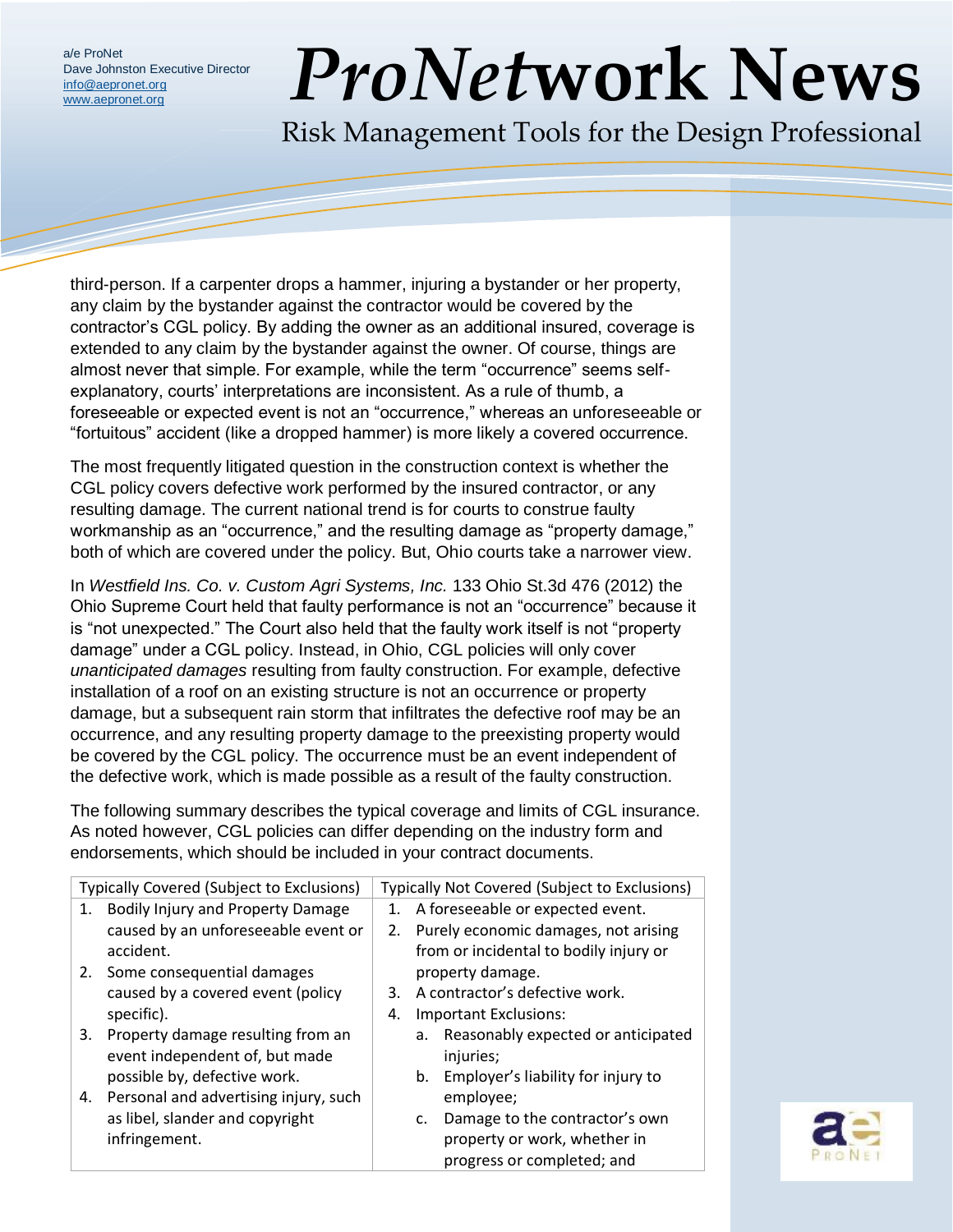## *ProNet***work News**

Risk Management Tools for the Design Professional

| 5. Injury or damage resulting from |
|------------------------------------|
| completed, but improperly          |
| performed or installed work.       |

ing from **d.** Damage to the property that is being restored, repaired or replaced.

### **Builder's Risk and Property Insurance**

Most contracts also require the owner to purchase and maintain property insurance that protects the work-in-progress and certain materials, which remains in effect throughout construction. This type of property insurance is referred to as "builder's risk insurance," and it is most often written on an "all-risk" policy. The term "all-risk" falsely implies that the insurance will protect the owner against any loss or damage to the property. As is true of CGL policies, the protections afforded may be quite limited.

Under a typical builder's risk policy, the insurer agrees to pay for "direct physical loss" or "damage to the covered property" during the course of construction, unless the loss is subject to an exclusion. The "covered property" usually consists of the building or structure under construction, as well as machinery, equipment, materials, and supplies that will become a part of the improvement.

In more general terms, builder's risk insurance typically covers damage *to the work* during the course of construction. The purpose is to protect against losses arising from the negligence of contractors, as well as certain "acts of god" like fire and lightning. Many courts have held that builder's risk insurance is, by its nature, intended to cover only new work, not preexisting structures. Accordingly, if a project entails improvement to an existing structure, the owner should consider purchasing an endorsement, or expand the policy's definition of "covered property."

In contrast to CGL policies, builder's risk insurance only offers "first-party" coverage. First-party coverage protects the insured against damage to its own property, not for the claims of a third-party. Accordingly, a builder's risk policy should name each owner, contractor, subcontractor, and design professional as an insured. Also, unlike CGL policies, builder's risk policies are not written on industry forms, and can differ more significantly from carrier to carrier. In fact, the most commonly litigated issue arising from builder's risk insurance is whether an owner breached its contract by purchasing less coverage than was required. This highlights the importance of reviewing and understanding your builder's risk policy.

Another common coverage issue is the degree to which builder's risk insurance covers costs *indirectly resulting* from the accident, such as delay damages, acceleration costs, lost use, and other consequential effects. Most builder's risk policies exclude "consequential" damages and similar losses, however these "soft costs" may be added by a coverage extension.

The following summary describes the coverage generally afforded by builder's risk insurance. Once again, this summary merely describes industry norms, which vary

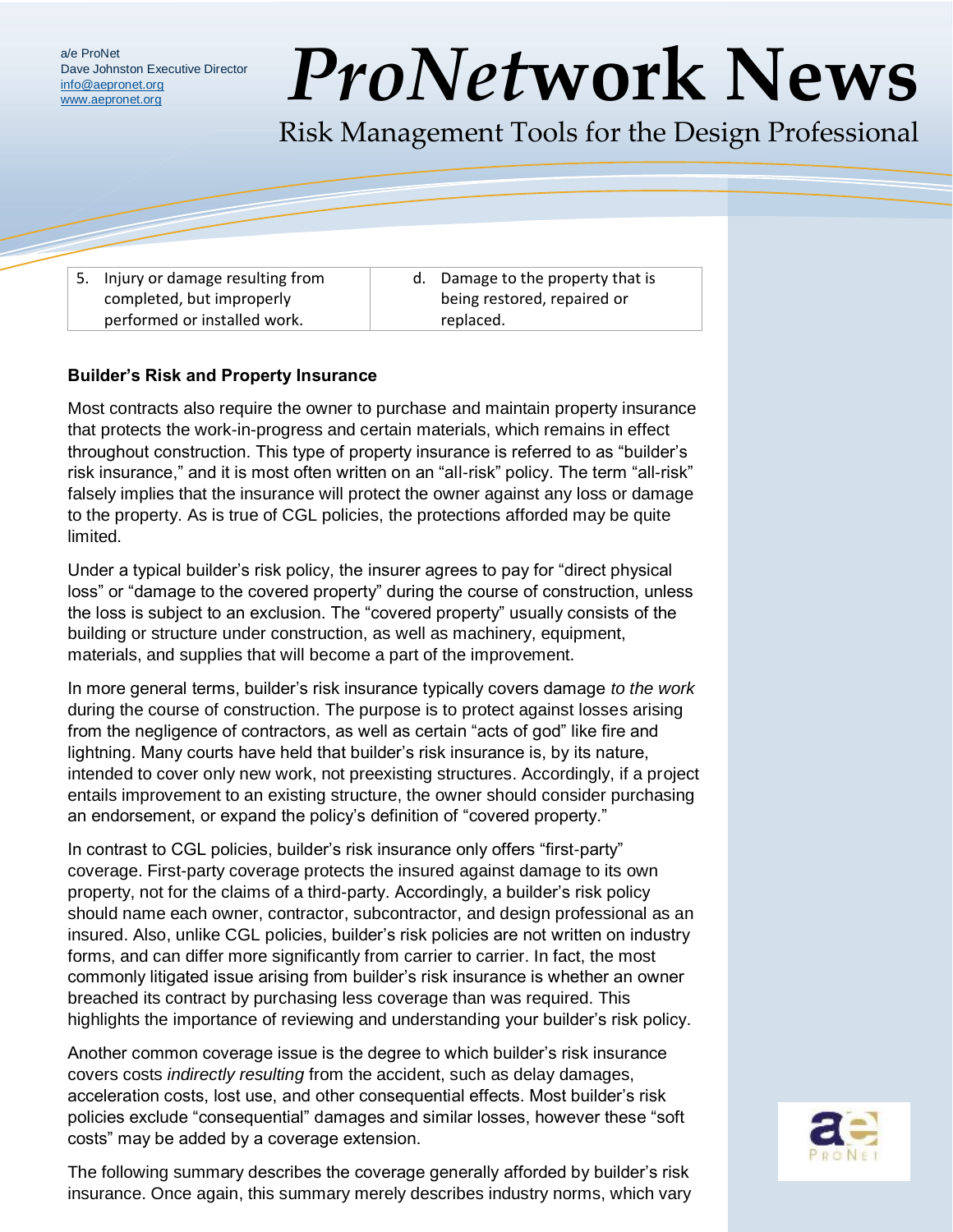## *ProNet***work News**

Risk Management Tools for the Design Professional

by carrier and endorsements. Minimum coverages, and the party responsible for purchasing builder's risk insurance, should be clearly defined in the contract documents.

| Typically Covered (Subject to Exclusions) |                                                                                                                                                                                                                                                 | Typically Not Covered (Subject to Exclusions) |                                                                                                                                                                                                                                                                                                                          |  |
|-------------------------------------------|-------------------------------------------------------------------------------------------------------------------------------------------------------------------------------------------------------------------------------------------------|-----------------------------------------------|--------------------------------------------------------------------------------------------------------------------------------------------------------------------------------------------------------------------------------------------------------------------------------------------------------------------------|--|
| 1.                                        | Loss to the work during<br>construction, caused by negligence<br>or "acts of god," typically including:<br>Fire;<br>a.<br>b.<br>Lightning;<br>Explosion;<br>$\mathsf{C}$ .<br>d. Windstorm and hail;<br>e. Smoke; and<br>Sprinkler leaks.<br>f. | 2.<br>3.                                      | 1. Existing buildings or structures (may be<br>added by endorsement).<br>Property damages after completion.<br>Important Exclusions:<br>Consequential loss (soft costs);<br>а.<br>Faulty design or construction;<br>b.<br>Collapse of a building or structure;<br>C.<br>Damage caused by excavation<br>d.<br>activities; |  |
| 2.<br>3.                                  | Loss or damage to equipment or<br>materials to be incorporated into<br>the work.<br>Losses independent of, but made<br>possible by defective design or                                                                                          |                                               | Freezing and water damage;<br>e.<br>f.<br>Damages caused by corrosion or<br>rust; and<br>Malicious Mischief.<br>a.                                                                                                                                                                                                       |  |
| 4.                                        | construction.<br>Temporary structures.                                                                                                                                                                                                          |                                               |                                                                                                                                                                                                                                                                                                                          |  |

### **Professional Liability Insurance**

In many ways, the potential for loss arising from poor design work is greater than any other risk on a construction project. There is a possibility that the owner, contractors and subcontractors will suffer substantial delays, bodily injury or property damage in the event of defective design. Further, depending on the project delivery model, all claims will flow through the owner, which in many cases is the only party in privity of contract with the architect or engineer. This risk is somewhat reduced on design-build projects. Regardless of the delivery model, it is crucial that the design professional on your project has professional liability insurance tailored to the project.

Professional liability insurance covers losses arising from services considered professional in nature, typically architectural, engineering or other design services. Professional liability policies generally cover the "wrongful act" or "professional negligence" of an architect or engineer. A wrongful act may be defined, depending on the carrier, as a negligent act, error, omission, and sometimes a breach of contract. Dishonest or fraudulent acts are generally excluded.

In addition to the acts and actors covered by professional liability policies, coverage differs from CGL and builder's risk insurance in several respects. Most importantly,

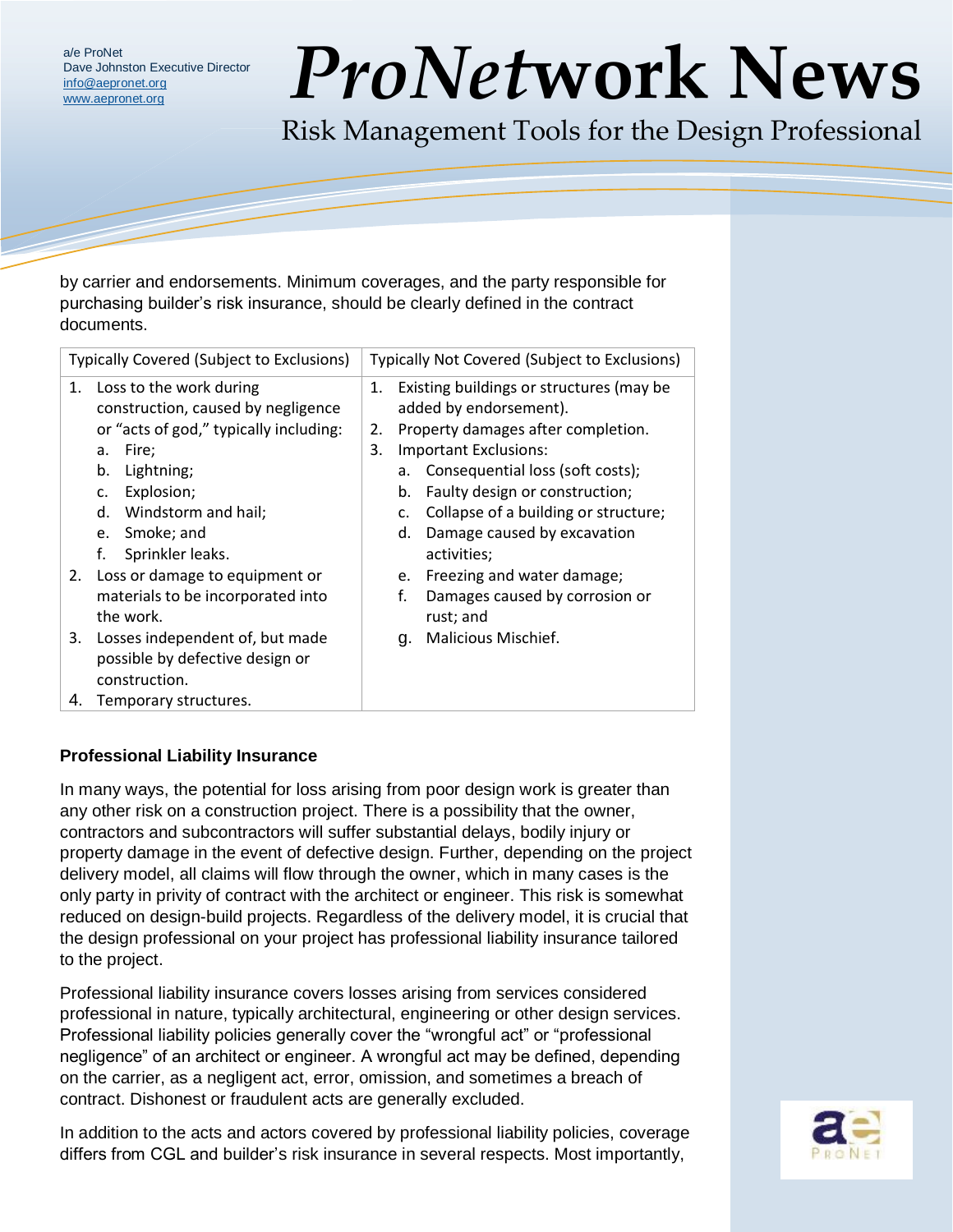## *ProNet***work News**

Risk Management Tools for the Design Professional

professional liability policies do not require bodily injury or property damage to trigger coverage. While those damages are covered, professional liability insurance may also cover some nonphysical and purely economic damages caused by design errors and any resulting delays. On the other hand, defense costs of the insured are often deducted from the policy limits. The result is that the amount available to pay claims is depleted by the insured's legal costs related to the claim. Further, professional liability insurance is typically written on a "claims-made" policy, meaning that the claim must be made during the policy term. CGL policies are most commonly "occurrence-based," meaning coverage depends on the date of occurrence, not the date of the claim.

Another important characteristic of professional liability insurance is that it may cover contractual liability. However, there is a gap in coverage when the breach of contract does not rise to the level of "professional negligence." While a professional standard of care is typically incorporated into design contracts, technical breaches – which in many cases can cause substantial harm – may not constitute professional negligence. For example, if an architect fails to turn over plans or respond to a contractor's request for information within the time required, there may be a breach, but not professional negligence. Coverage for this sort of breach can be added through an endorsement for "insured contract coverage."

To summarize, professional liability policies generally provide the following coverage:

| <b>Typically Covered (Subject to Exclusions)</b> |                                      | Typically Not Covered (Subject to Exclusions) |                                              |  |
|--------------------------------------------------|--------------------------------------|-----------------------------------------------|----------------------------------------------|--|
| 1.                                               | Damage caused by a "wrongful act."   | 1. Construction management services (may      |                                              |  |
| 2.                                               | Bodily injury.                       | be added by endorsement).                     |                                              |  |
| 3.                                               | Some consequential damages           | Dishonest, fraudulent, malicious, or<br>2.    |                                              |  |
|                                                  | (policy specific).                   | criminal conduct.                             |                                              |  |
| 4.                                               | Economic damages.                    | Important Exclusions:<br>3.                   |                                              |  |
| 5.                                               | Contractual liability resulting from |                                               | Willful/Reckless Acts;<br>a.                 |  |
|                                                  | professional negligence.             |                                               | <b>Fines of Governmental Agencies;</b><br>b. |  |
|                                                  |                                      |                                               | c. Contractual penalties or liquidated       |  |
|                                                  |                                      |                                               | damages;                                     |  |
|                                                  |                                      |                                               | Faulty workmanship; and<br>d.                |  |
|                                                  |                                      |                                               | Delay costs (included in some<br>e.          |  |
|                                                  |                                      |                                               | policies)                                    |  |

Clearly, not all risks on a construction project are covered by insurance. Understanding the general scope of common insurance forms is an important first step in any effort to address gaps in insurance coverage, and ensuring proper compliance with your contract, state law, and your appetite for risk. Consulting with your legal counsel and insurance professional is a good way to gain that understanding.